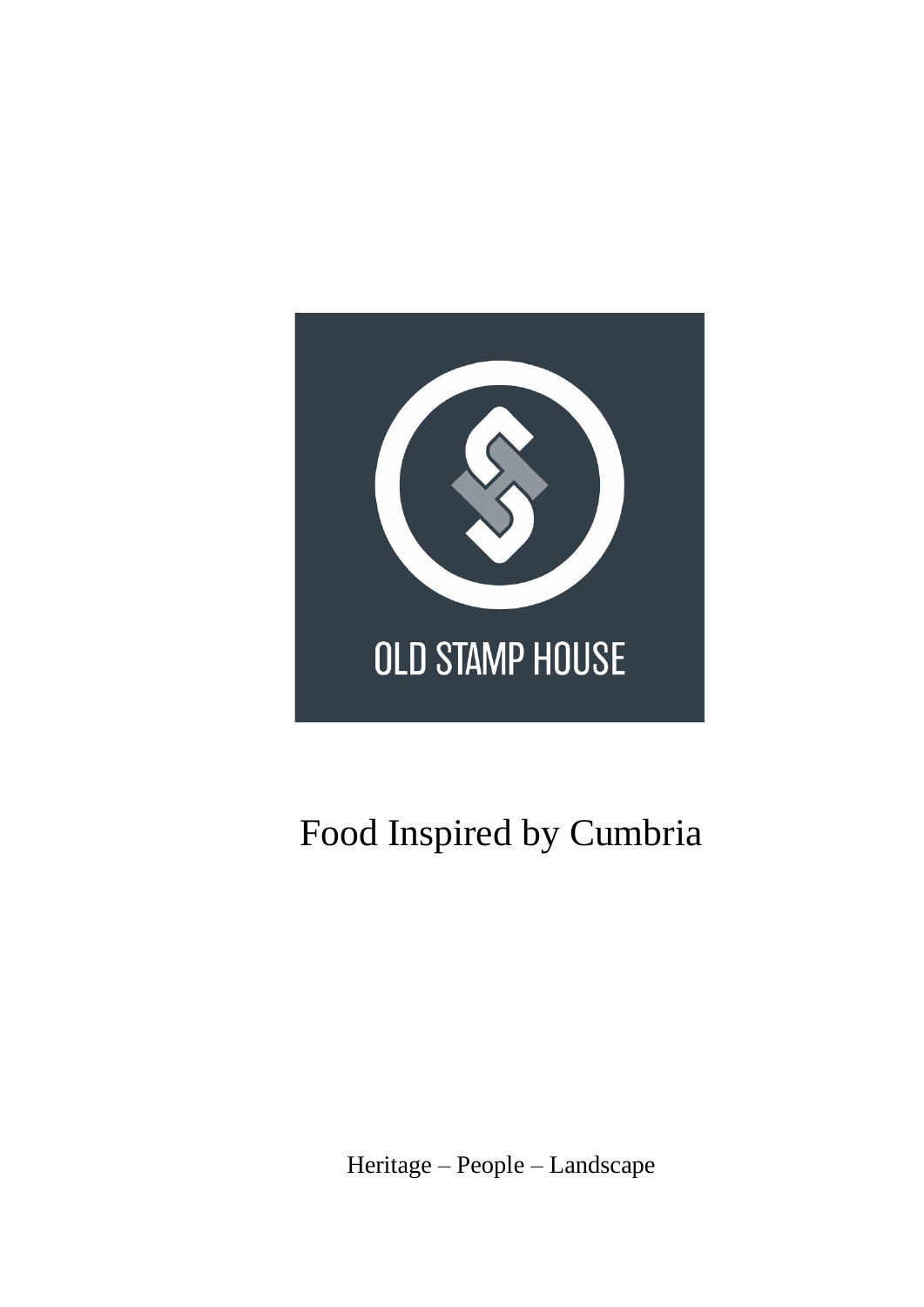We wanted our ethos "Heritage – People – Landscape" to be reflected in our wine selection. With the help of l'Art du Vin Wine Merchants, we have put together a focused and very personal list which includes wines made by independent, artisan producers from around the world. This list evolves according to seasons and we have included some little gems which are personal favourites.

Ryan and Craig Blackburn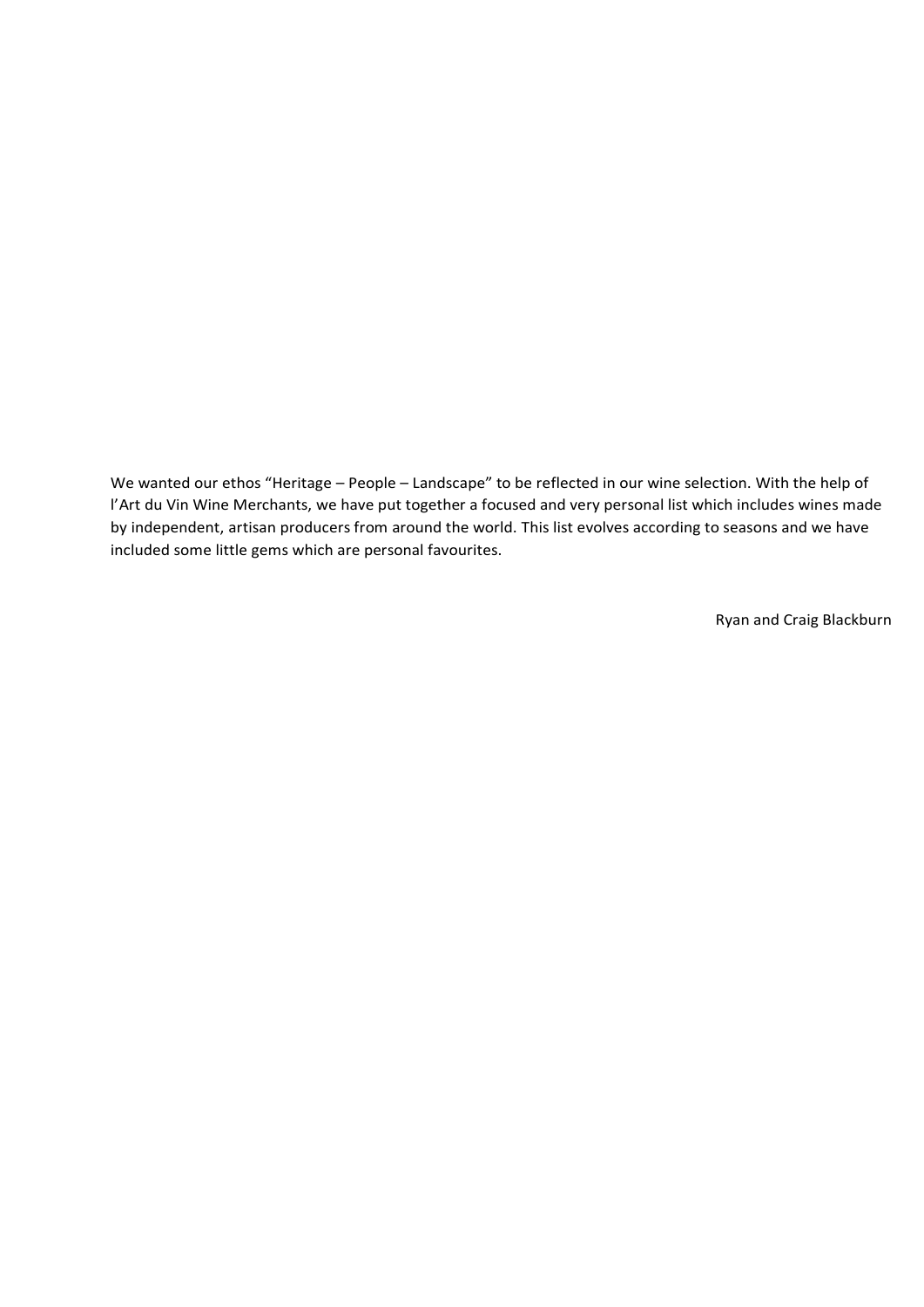## **Perfect serves**

| Lakes Gin, Lakes Distillery                                                              | 4.90           |
|------------------------------------------------------------------------------------------|----------------|
| Prefect serve - tonic and pink grapefruit                                                | 7.85           |
| Lakes Vodka, Lakes Distillery                                                            | 4.90           |
| Perfect serve - cola, lemon                                                              | 7.85           |
|                                                                                          |                |
| The One Whisky, Lakes Distillery                                                         | 4.90           |
| Perfect serve - Ginger ale and a lime wedge                                              | 7.85           |
| Jefferson's rum                                                                          | 4.90           |
| Perfect serve - cola, lime                                                               | 7.85           |
| Ostara English hedgerow white vermouth                                                   | 4              |
| Perfect serve - tonic and lemon                                                          | 6.95           |
| Ostara English hedgerow red vermouth                                                     | 4              |
| Perfect serve - tonic and orange                                                         | 6.95           |
| <b>Champagne Glass</b>                                                                   |                |
| Brut Reserve, Billecart-Salmon Champagne, NV 12%.                                        | 15             |
| Rose, Billecart - Salmon, NV, 12%                                                        | 22.50          |
| <b>Sherry</b>                                                                            |                |
| Manzanilla, la Gitana                                                                    | 4              |
| Pedro Ximenez, Triana La Gitana                                                          | $\overline{7}$ |
| <b>Cocktails</b>                                                                         |                |
|                                                                                          |                |
| <b>Classic Champagne cocktail</b><br>sugar, bitters, and cognac topped with champagne    | 15             |
|                                                                                          |                |
| <b>Kir Royal</b>                                                                         | 15             |
| crème de cassis topped with champagne                                                    |                |
| <b>Elderflower Sbagliato</b><br>white Ostara, elderflower, Campari topped with champagne | 15             |
|                                                                                          |                |
| <b>Ginnel Negroni</b>                                                                    | 12             |
| Shed 1 Giggle in the Ginnel, Campari and red vermouth                                    |                |
| <b>Lakes Martini</b>                                                                     | 12             |
| Lakes Gin or Vodka and Ostara vermouth                                                   |                |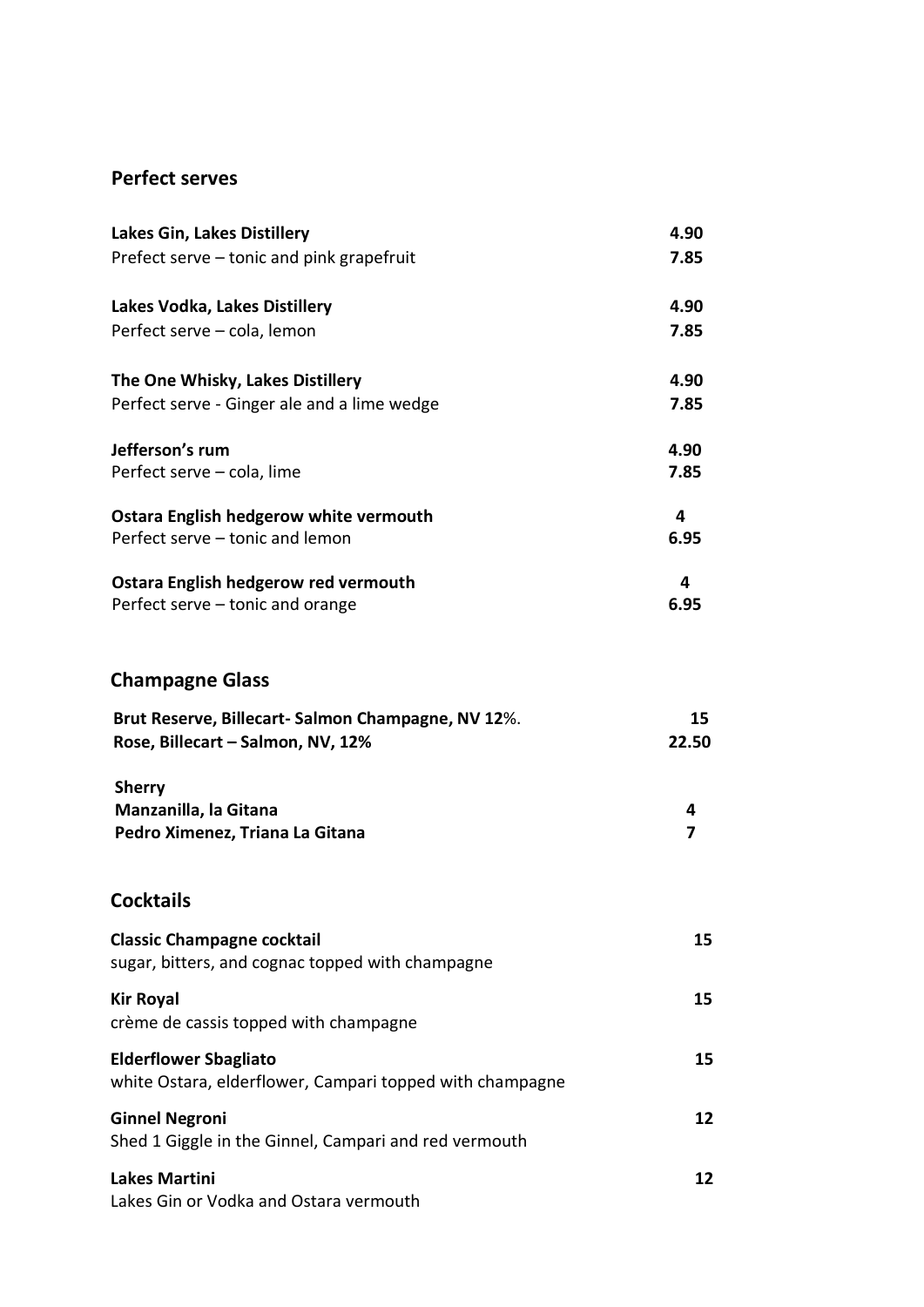## **Cumbrian beers**

#### **Lager**

| Helles Lager, Hawkshead brewery                                      |      | 4.3% 330ml 4.50 |
|----------------------------------------------------------------------|------|-----------------|
| Helles Alc free, Hawkshead brewery                                   |      | 0.5% 330ml<br>4 |
| <b>Ales</b>                                                          |      |                 |
| Last wolf, Unsworth's yard brewery                                   |      | 5.5% 500ml 6.95 |
| Haystacks, Hesket Newmarket                                          | 3.7% | 500ml 6.25      |
| Route 590 IPA, Hawkshead brewery                                     |      | 5.6% 330ml 6.25 |
| Flookburgh Cockler, Unsworth's yard brewery                          |      | 5.5% 330m<br>6  |
| <b>Non Alcoholic</b>                                                 |      |                 |
| Eins Zwei Zero Riesling, Leitz, NV                                   |      | 5               |
| <b>Elderflower Spritzer</b><br>Elderflower, alcohol free wine & soda |      | 7.95            |
| Zingi Bear, Ginger Switchel                                          |      | 5.75            |
| <b>Alcohol Free Spirts</b>                                           |      |                 |
| <b>Bax Botanics, Sea Buckthorn</b>                                   |      | 4               |
| <b>Bax Botanics, Verbena</b>                                         |      | 4               |
| <b>Everleaf Marine</b>                                               |      | 4               |
| <b>Everleaf Mountain</b>                                             |      | 4               |
| <b>Everleaf Forest</b>                                               |      | 4               |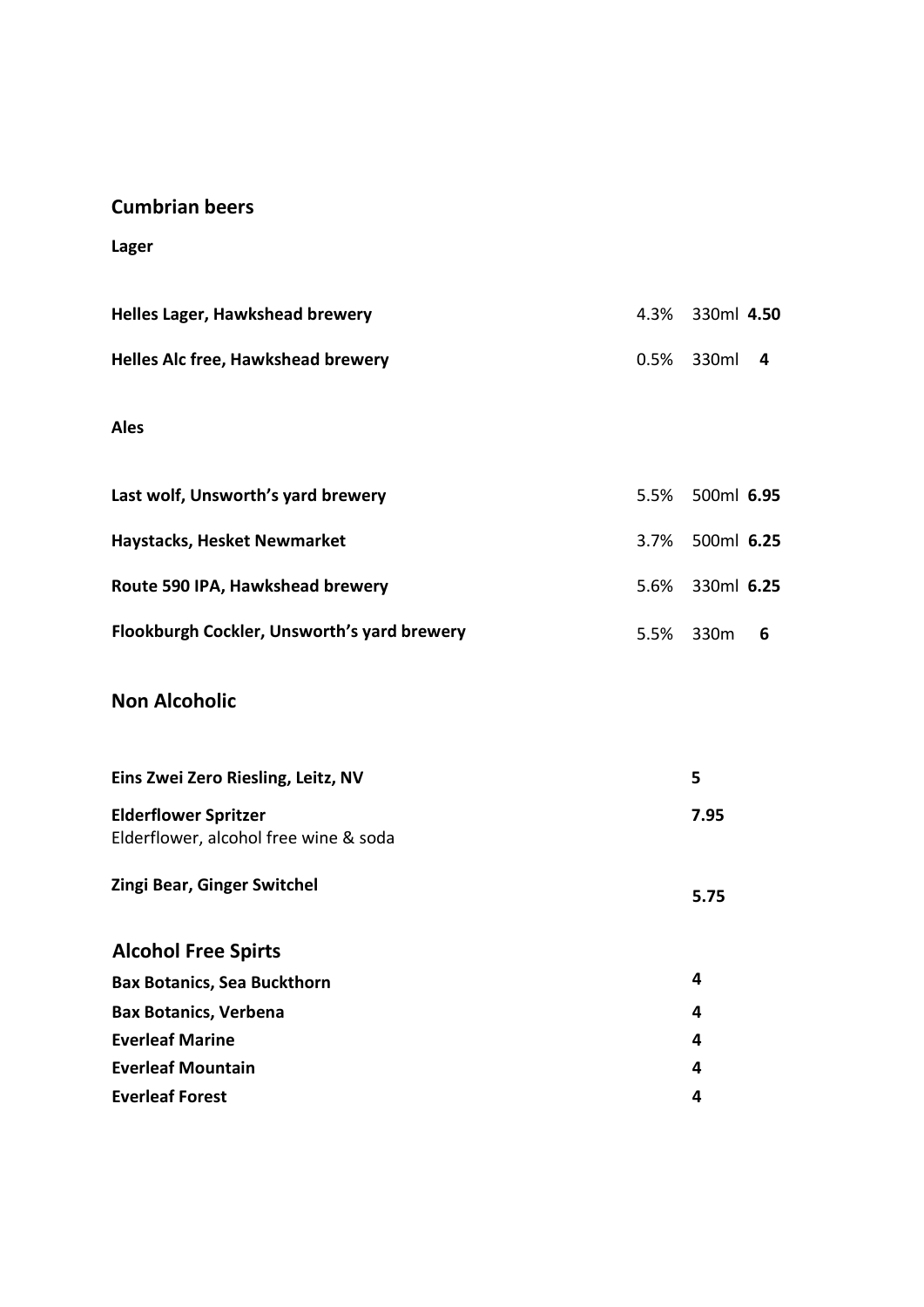## **Champagne and Sparkling Wines**



The majority of the grapes used for vinification come from a radius of 20km around Epernay, where the Grand Crus of Pinot Noir, Pinot Meunier and Chardonnay co-exist, in the ethereal vineyards of the Montagne de Reims, the Vallée de la Marne and the Côte des Blancs.

The Billecart-Salmon Brut Réserve NV is a blend of 40% Pinot Meunier, 30% Chardonnay and 30% Pinot Noir. The most recent bottling contains around 40% of fruit from the 2015 harvest with the remainder topped up with reserve wines. The result is a light and delicately fruit-filled cuvée with aromatic and spicy notes from the Pinot Meunier. Further aromas include redcurrant, chalky notes and hints of ripe pears. The palate is round, elegant and finessed, leading to an intense, persistent, well-structured and saline finish.

| Champagne, France | Brut Reserve, Billecart - Salmon, NV, 12%      | 85  |
|-------------------|------------------------------------------------|-----|
| Champagne, France | Rose, Billecart - Salmon, NV, 12%              | 130 |
| Sussex, England   | Gusbourne Rose, 2016, Gusbourne, 12%           | 70  |
| Sussex, England   | Gusbourne Blanc de Blanc, 2016, Gusbourne, 12% | 80  |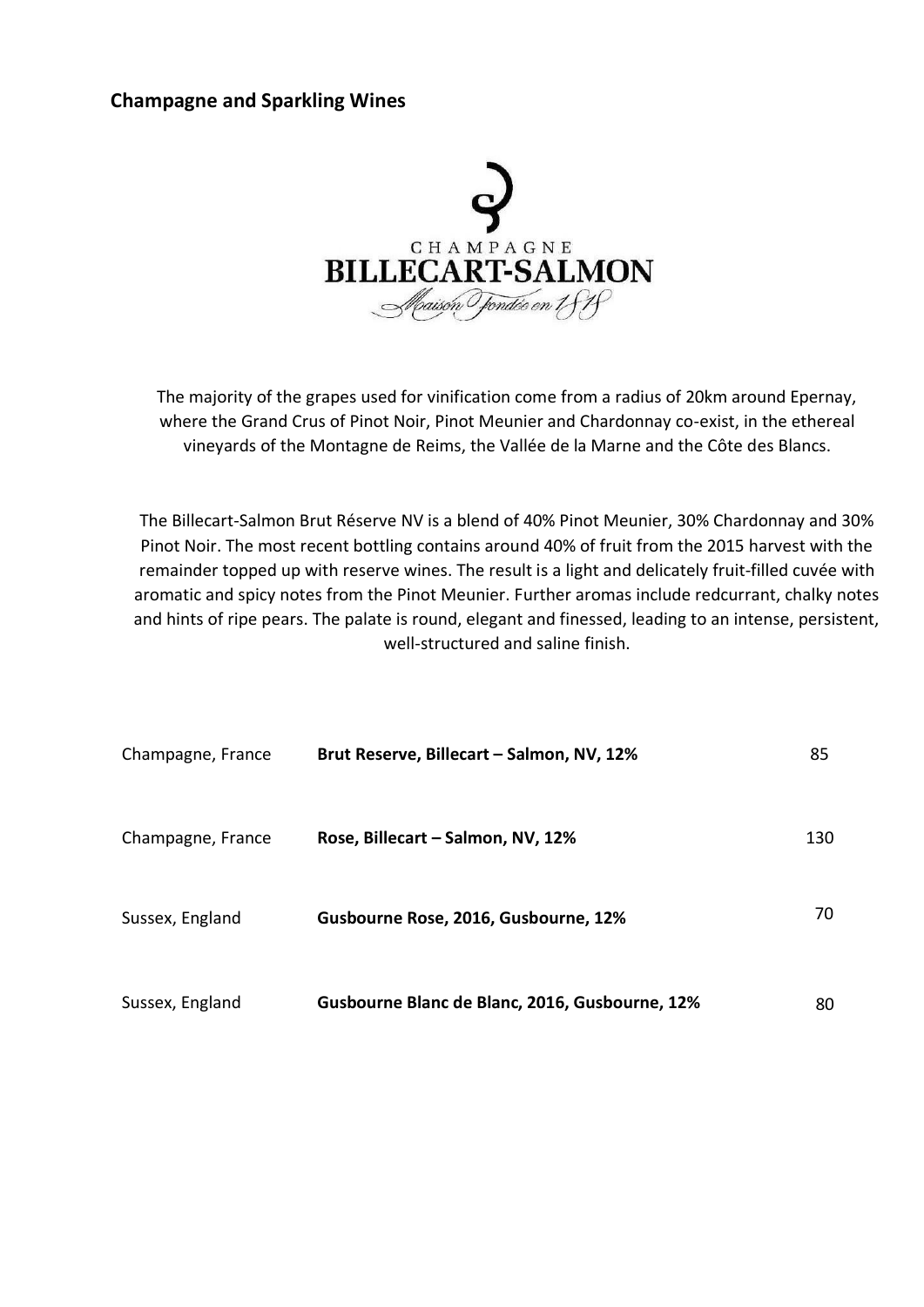## **WINES BY THE GLASS**

|                                                            | 125ml | 500ml | <b>Bottle</b> |
|------------------------------------------------------------|-------|-------|---------------|
| Champagne                                                  |       |       |               |
| Brut Reserve, Billecart - Salmon, NV, 12%                  | 15    |       | 85            |
| Rose, Billecart - Salmon, NV, 12%                          | 22.50 |       | 130           |
|                                                            |       |       |               |
| <b>White wines</b>                                         |       |       |               |
| Falerio Oris, Ciu Ciu, 2020, Italy, 13%                    | 7.50  | 29    | 40            |
| The Darling Sauvignon Blanc, 2021, New Zealand, 13.5%      | 10    | 38    | 50            |
| Montagny 1er Cru 'Les Grappes d'Or, 2019, France, 13%      | 12    | 46    | 65            |
|                                                            |       |       |               |
| <b>Red wines</b>                                           |       |       |               |
| Heritage du Cedre, Chateau Du Cedre, France, 2018, 13.5%   | 7.50  | 29    | 40            |
| Rioja Crianza, Hacienda Grimon, Spain, 2018, 14%           | 10    | 38    | 48            |
| Howard John, Lourens Family Wines, 2019, South Africa, 13% | 13    | 48    | 68            |
|                                                            |       |       |               |
|                                                            |       |       |               |
| <b>Rosé Wines</b>                                          |       |       |               |
| Minuty prestige, Chateau Minuty, 2020, 13%                 | 11    | 42    | 56            |
|                                                            |       |       |               |
| <b>Dessert wine</b>                                        |       |       | 75ml          |
|                                                            |       |       |               |
| RivesaltesAmbre hors d'Age, NV, France, 15%                |       |       | 9.50          |
| Auslese, Tschida, 2020, Austria, 12%                       |       |       | 12            |
| Tokaji, Dorgo Edes Szamorodini, 2017, Hungary, 12.5%       |       |       | 13            |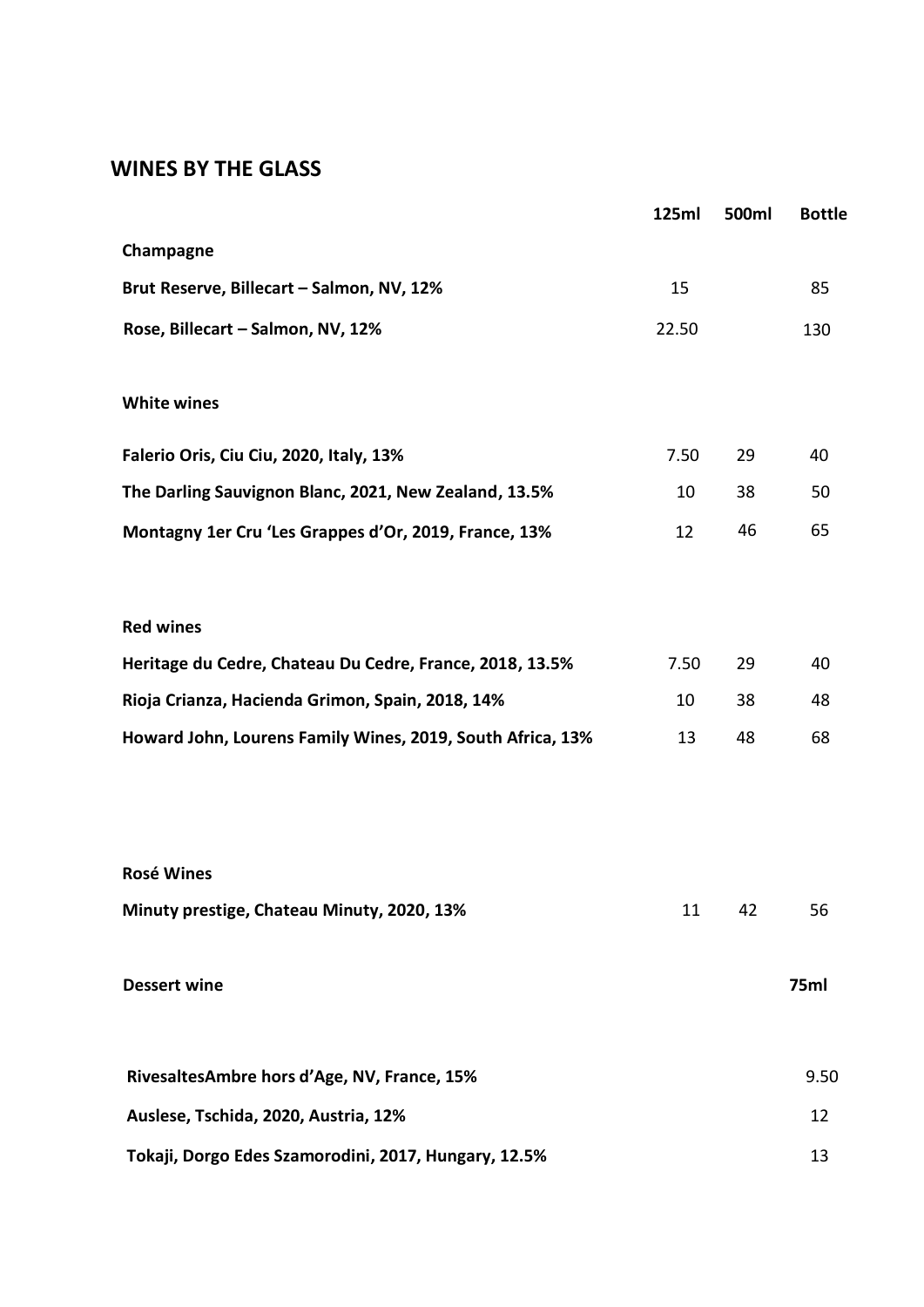## **Matched wines**

## **Lunch wine tasting £40**

**Granito Cru Alvarinho, Luis Seabra, 2019, Portugal The Darling Sauvignon Blanc, 2021, New Zealand Howard John, Lourens Family Wines, 2019, South Africa Rivesaltes Ambre hors d'Age, NV, France** 

# **Dinner wine tasting £60**

**Palomino, El Pinto, 2020 Spain Jacobus Riesling, Peter Jakob Kuhn, 2019 Germany Granito Cru Alvarinho, Luis Seabra, 2019, Portugal The Darling Sauvignon Blanc, 2021, New Zealand Howard John, Lourens Family Wines, 2019, South Africa Auslese, Tschida, 2020, Austria Rivesaltes Ambre hors d'Age, NV, France**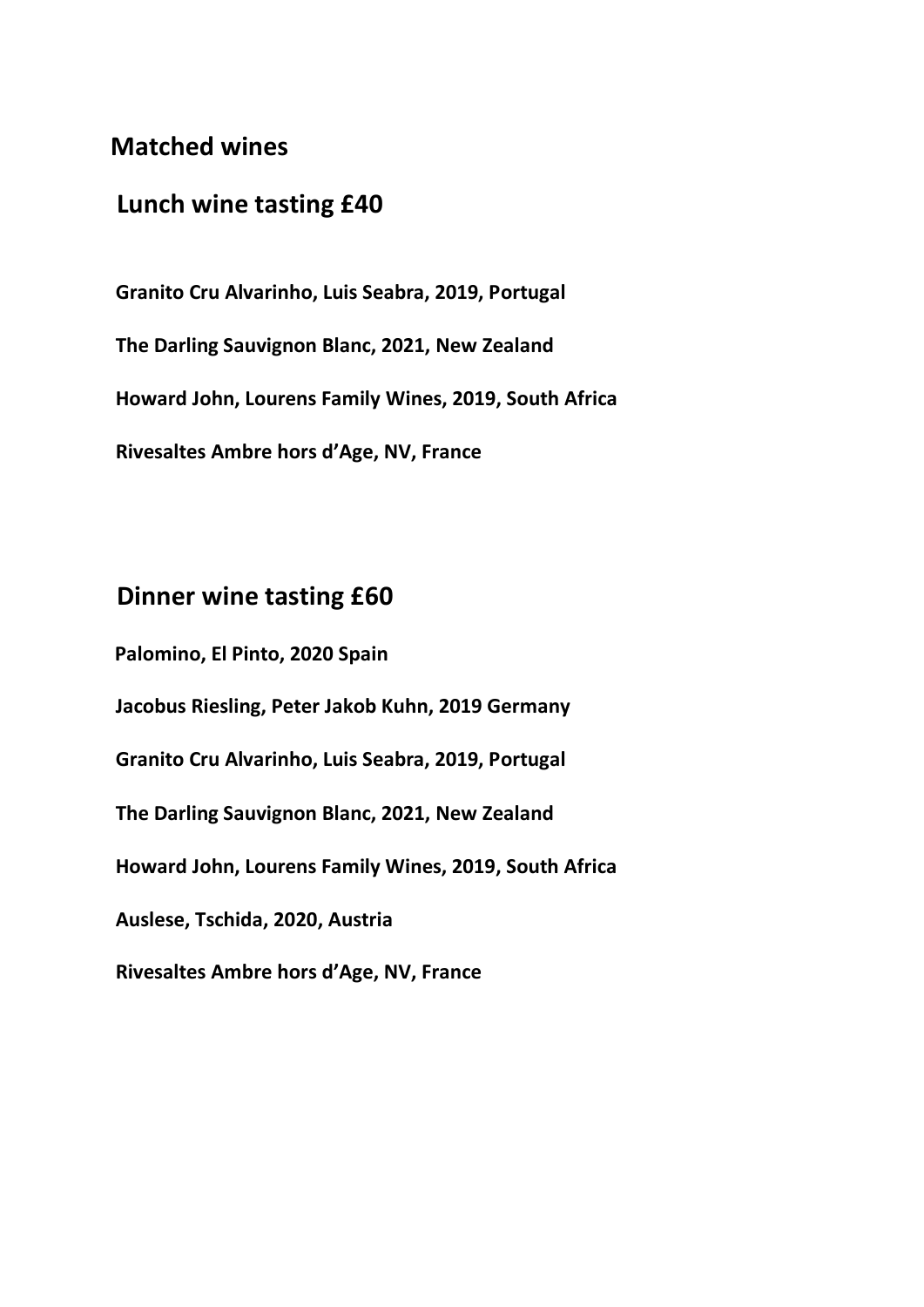## **White wines**

#### **Australia**

| McLaren Vale   | Chardonnay, Richard Hamilton, 2021, 12.5%                           | 45    |
|----------------|---------------------------------------------------------------------|-------|
| <b>Barossa</b> | Eden Valley Dry Riesling, Langmeil, 2019, 11 %                      | 54    |
| Austria        |                                                                     |       |
| Wachau         | Gruner Veltliner, Rainer Wess, 2020                                 | 43    |
| Wagram         | Zero-GMT, Zero-G, 2020, 13% (orange wine)                           | 45    |
| Burgerland     | Weissburgunder, Judith Beck, 2020, 12.5%                            | 50    |
| Argentina      |                                                                     |       |
| Mendoza        | Torrontes, Finca La Colonia, 2020, 13.5%                            | 29    |
| Mendoza        | XIV Pinot Gris, 2021, 13%                                           | 35.50 |
| <b>France</b>  |                                                                     |       |
| Languedoc      | Picpoul de Pinet, Les Equilibristes, 2020, 13%                      | 42    |
| Alsace         | Vouvray, Renaissance, Domaine Brunet, 2018, 14%                     | 45    |
| Alsace         | Pinot Blanc / Auxerrois, Albert Mann 2020, 12.5%                    | 52    |
| Loire          | Pouilly Fume Florilege, Jonathan Didier Pabiot, 2019, 13%           | 62    |
| Burgundy       | Montagny 1er Cru 'Les Grappes d'Or, 2019, 14%                       | 65    |
| Alsace         | Riesling Grand Cru Clos Saint Landelin, Domaine Mure, 2017 13.5% 85 |       |
| Burgundy       | Chablis 1er Cru Vau de Vey, Brocard, 2018, 13.5%                    | 95    |
| Burgundy       | Puligny-Montrachet, Jean Chartron, 2017, 13%                        | 120   |
| Burgundy       | Chablis Grand Cru Bougros, Jean-Marc & Julien Brocard 2018          | 135   |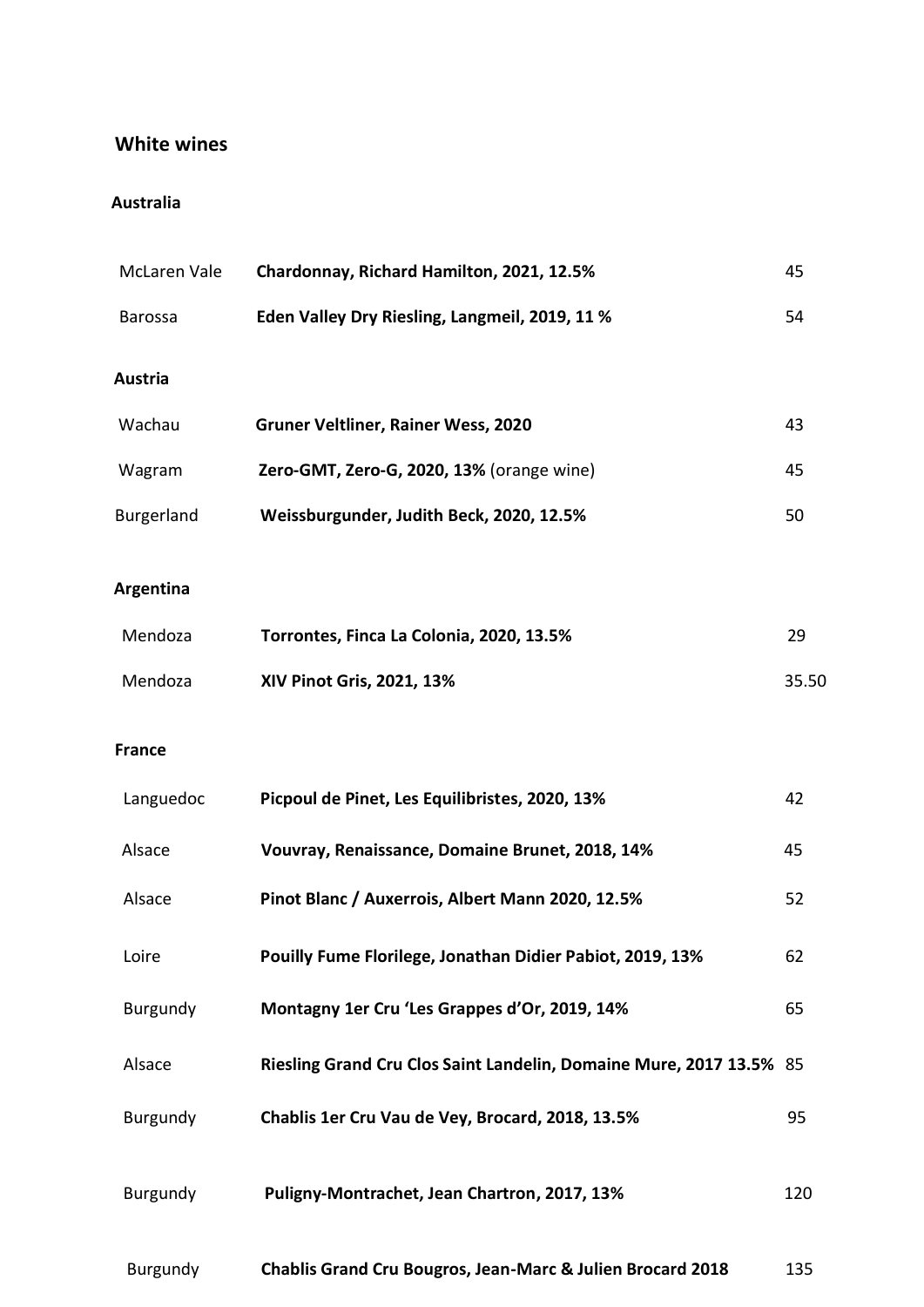## **White wines**

## **Germany**

| Leitz          | Eins Zwei Zero Riesling (non Alc)                                  | 25 |
|----------------|--------------------------------------------------------------------|----|
| Rheingau       | Jacobus Riesling, Peter Jakob Kuhn, 2019, 12.5%                    | 50 |
| Baden          | Malterdinger white blend, Bernard Huber, 2016/18, 12.5%            | 85 |
| <b>Greece</b>  |                                                                    |    |
| Crete          | 3.14 Vidiano, Domaine Pateriana, 2019, 12%                         | 64 |
| <b>Hungary</b> |                                                                    |    |
| Tokaj          | Mandolas Dry Furmint, Oremus, 2019, 13.5% (Tempos Vega Sicilia) 59 |    |
| Lake Balaton   | Balaton Riesling & Furmint, Hidden Treasures Moric, 2019, 13%      | 62 |
| <b>Italy</b>   |                                                                    |    |
| Offida         | Falerio Oris, Ciu Ciu, 2020, 13%                                   | 40 |
| Piedmont       | Gavi Le Meirana, Broglia, 2019, 13.5%                              | 58 |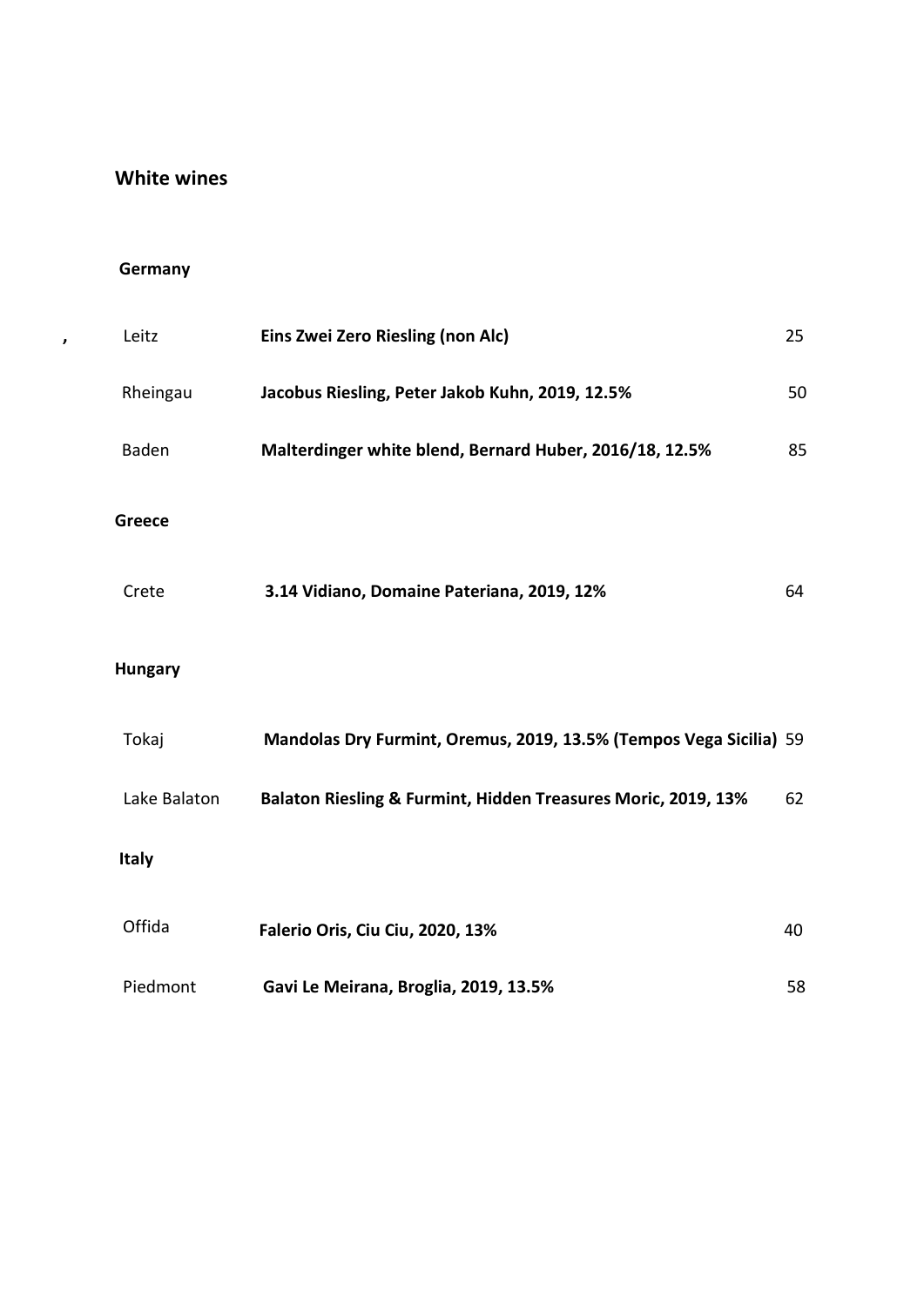## **White wines**

#### **South Africa**

| Paarl      | Old Vine Chenin Blanc, Lievland Vineyards, 2020, 13.5%      | 38  |
|------------|-------------------------------------------------------------|-----|
| Wellington | Moment of Silence, BLANKbottle, 2020, 13%                   | 55. |
|            | (Cheinin, Grenache and Viognier)                            |     |
| Elgin      | Epileptic Inspiration, BLANKbottle, 2020, 14%<br>(Semillon) | 60  |

## **New Zealand**

| Gisborne    | Bell-Ringer Albarino, Coopers Creek, 2019, 13% | 42 |
|-------------|------------------------------------------------|----|
| Marlborough | The Darling Sauvignon Blanc, 2021, 13.5%       | 50 |

## **Portugal**

| Douro        | Granito Cru Alvarinho, Luis Seabra, 2019         | 70 |
|--------------|--------------------------------------------------|----|
| <b>Spain</b> |                                                  |    |
| Cadiz        | Palomino, El Pinto, 2020, 12%                    | 40 |
| La Rioja     | Rioja Blanco Crianza, Hacienda Grimon, 2018, 13% | 48 |
| Toledo       | Loco, Bodegas Canopy, 2018, 14%                  | 70 |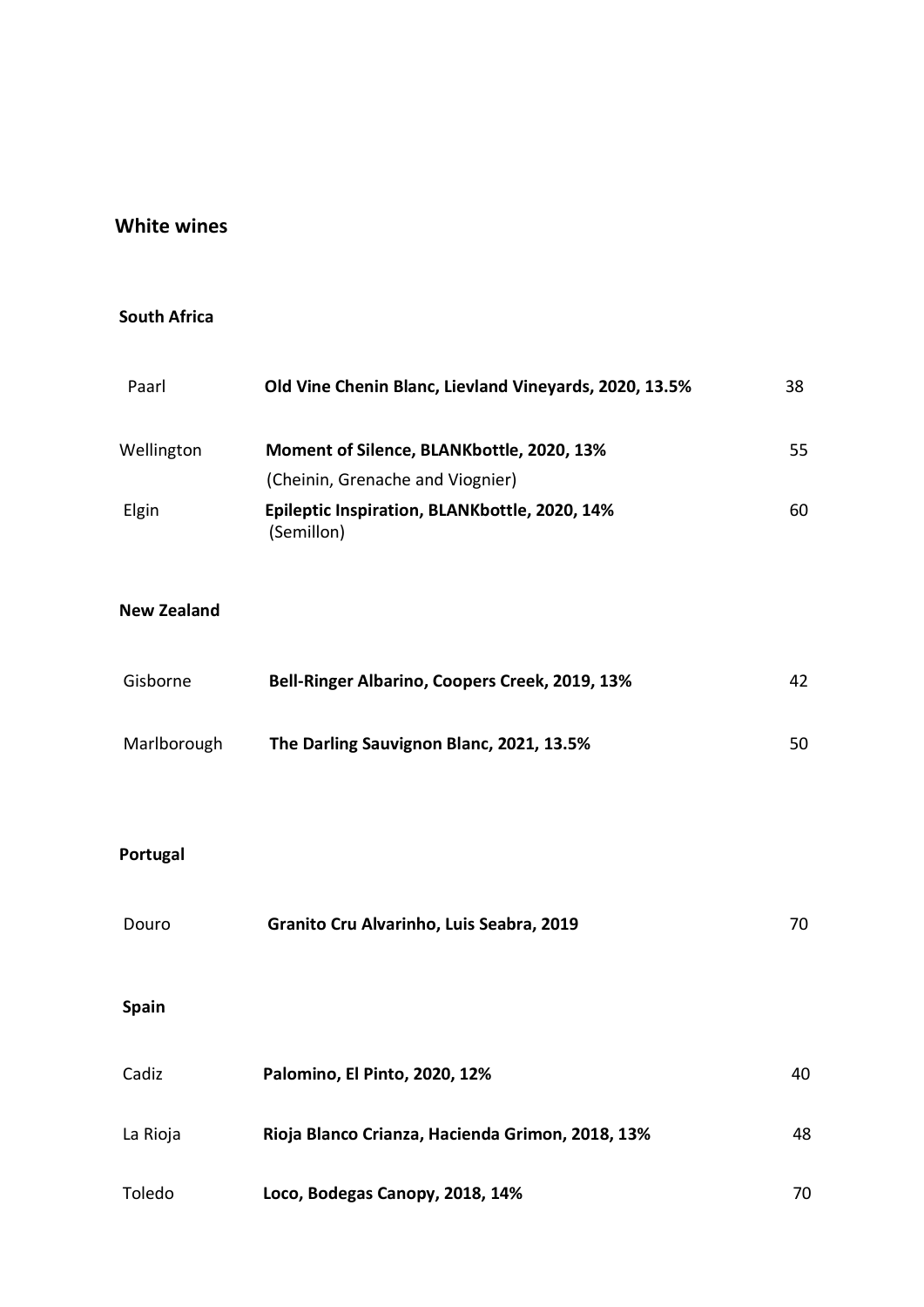## **ROSÉ WINES**

#### **Austria**

| Burgenland    | Winifred Rose, Gut Oggau, 2015, 12%        | 65  |
|---------------|--------------------------------------------|-----|
| <b>France</b> |                                            |     |
| Provence      | Minuty prestige, Chateau Minuty, 2020, 13% | 56  |
| Provence      | 281, Chateau Minuty, 2020, 12.5%           | 100 |
| <b>Spain</b>  |                                            |     |
| La Rioja      | Tremendus Rioja Clarete, 2019, 13.5%       | 40  |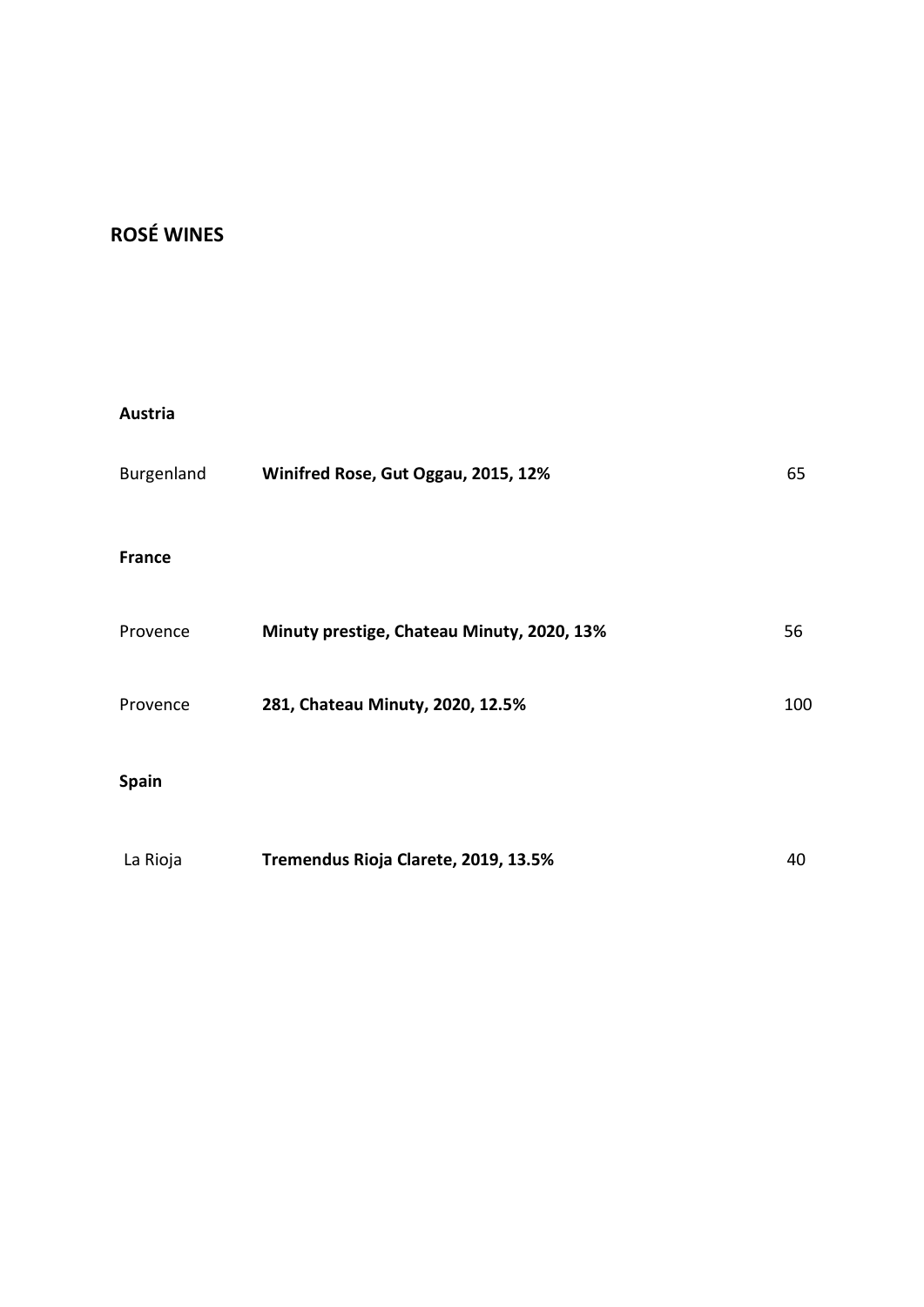## **Red Wine**

#### **Australia**

| <b>Adelaide Hills</b>   | Little red, Tropo, 2021, 12.5%                     | 46  |
|-------------------------|----------------------------------------------------|-----|
|                         | (Pinot Gris, Syrah, Merlot, Chardonnay)            |     |
| Barossa                 | The Grower Shiraz, Schwarz wine co, 2020, 14.3%    | 57  |
| Coonawarra              | Cabernet Sauvignon, Leconfield, 2018, 14.5%        | 62  |
| Mornington<br>Peninsula | Red Claw Pinot Noir, Yabby Lake, 2019, 14%         | 70  |
| Yarra Valley            | Underhill shiraz, Yarra Yering, 2014, 13%          | 100 |
| Austria                 |                                                    |     |
| Burgenland              | Blaufrankisch, Moric, 2019, 13%                    | 65  |
| Argentina               |                                                    |     |
| Mendoza                 | Altura Malbec, Bodega Norton, 2019, 14.5%          | 50  |
| Mendoza                 | X Gran Malbec, Pulenta Estate, 2018, 14.5%         | 80  |
| Chile                   |                                                    |     |
| Rosario                 | Corralillo Carmenere, Matetic, 2019, 14%           | 48  |
|                         |                                                    |     |
| <b>England</b>          |                                                    |     |
| Kent                    | Boothill Pinot Noir, Gusbourne, England, 2019, 12% | 60  |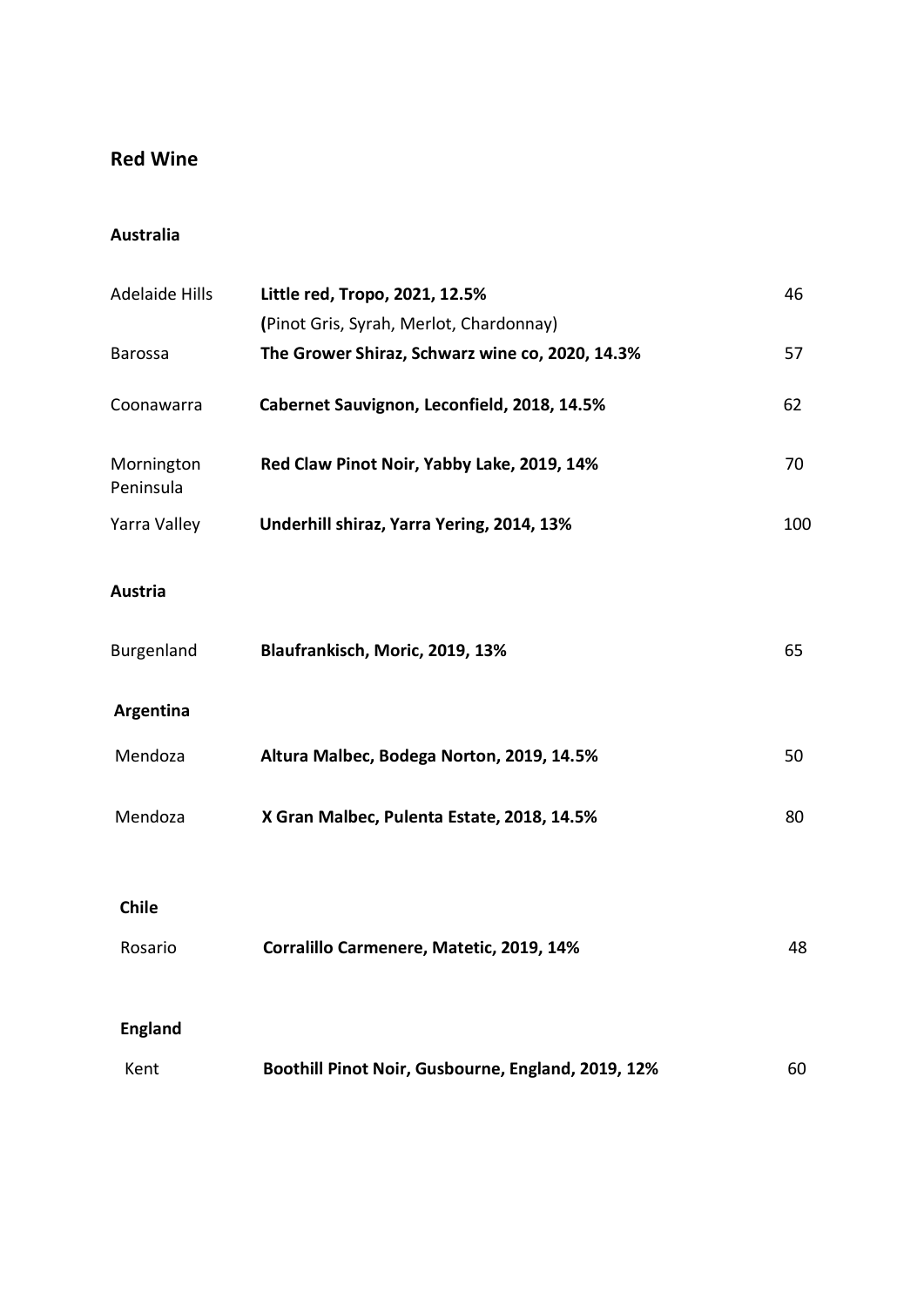#### **France**

| Languedoc                     | Lo Petit Fantet d'Hippolyte, Chateau Ollieux Romanis, 2020, 14%                                  | 35  |
|-------------------------------|--------------------------------------------------------------------------------------------------|-----|
| Cahors                        | Heritage du Cedre, Chateau Du Cedre, 2018, 13.5%                                                 | 40  |
| Beaujolais                    | Chamodere, Domaine Les Capreoles, 2020, 13.5%                                                    | 46  |
| <b>Bordeaux</b>               | Lalade-De-Pomerol, Chateau La Graviere, 2015, 13.5%                                              | 64  |
| Rhone                         | 'Les Quartz, Clos Du Caillou, 2018, 14.5%                                                        | 68  |
| Bordeaux Right<br><b>Bank</b> | Petit Cantenac, Château Cantenac, St Emilion Grand Cru, 2018, 14% 72                             |     |
| Burgundy                      | Gevrey Chambertin, Domaine Seguin-Minuel, 2017, 13%                                              | 110 |
| Bordeaux,<br>Pauillac         | Château Grand Puy Lacoste, Pauillac 5eme Grand Cru Classe<br>2005, 13%                           | 200 |
| Bordeaux,<br>Pauillac         | Au Baron de Château Pichon Longueville, Pauillac 2 <sup>nd</sup> Grand Cru class,<br>2005, 13.5% | 300 |
| Georgia                       |                                                                                                  |     |
| Kakheti                       | Saperavi, Tbillvino, 2020, 13%                                                                   | 35  |
| <b>Greece</b>                 |                                                                                                  |     |
| Kefalonia                     | Daphne-Daphne, Domaine Foivos, 2014, 12.5%                                                       | 70  |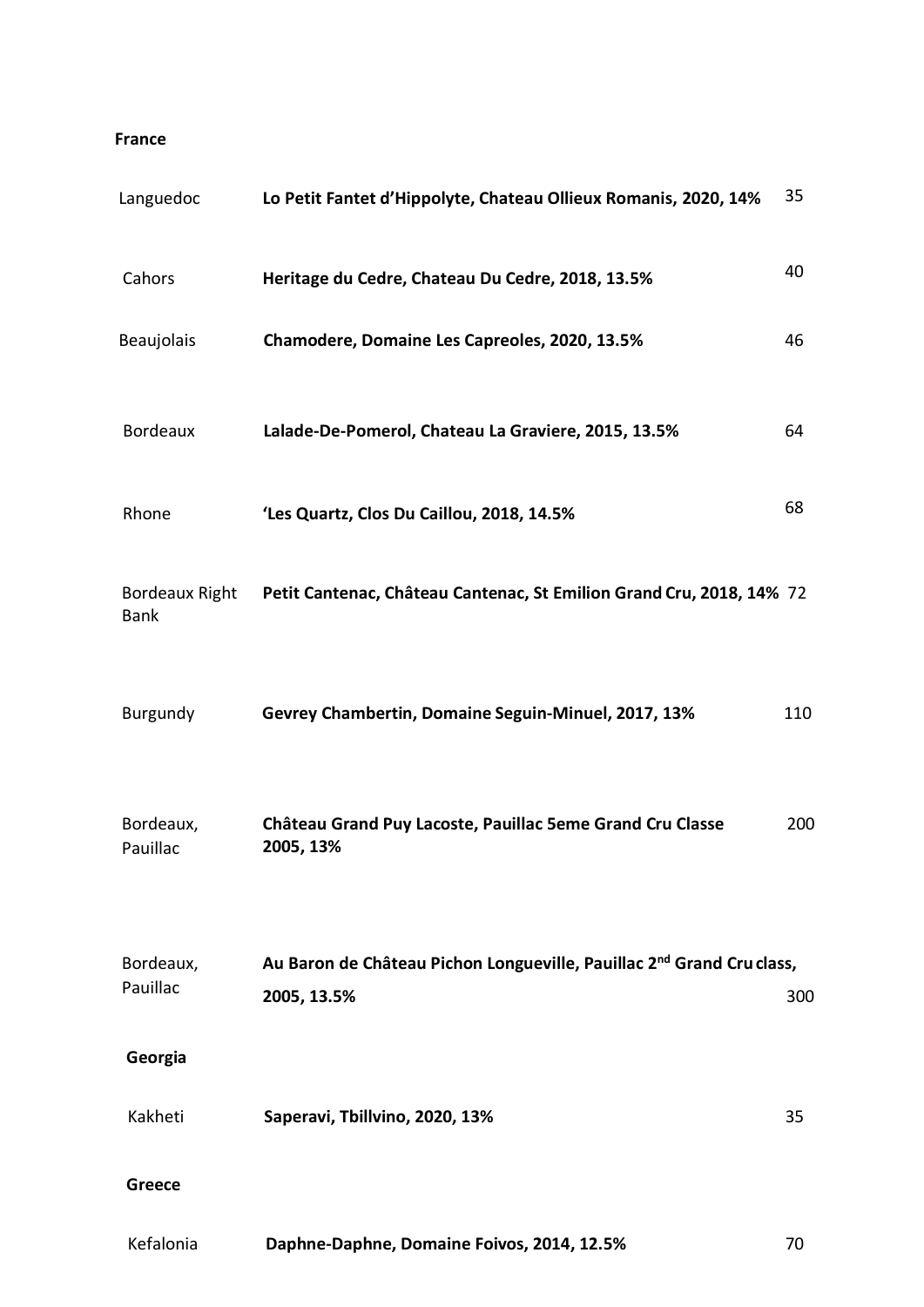| <b>Italy</b>        |                                                                         |     |
|---------------------|-------------------------------------------------------------------------|-----|
| Sardinia            | Connonau I Fiori, Pala, 2019, 13.5%                                     | 42  |
| Abruzzo             | Montepulciano, Fabulas, 2018, 13.5%                                     | 45  |
| Tuscany             | Chianti Classico AMA, Castello Di AMA, 2018, 13.5%                      | 75  |
| Piedmont            | Barolo del Comune di La Morra, Gianni Gagliardo, 2016, 14.5%            | 100 |
| Veneto              | Riserva di Costasera Amarone della Valpolicella, Masi, 2015, 15.5%. 110 |     |
| Portugal            |                                                                         |     |
| Douro               | Xisto Ilimitado, Luis Seabra Vinhos, 2019, 12.5%                        | 55  |
| <b>South Africa</b> |                                                                         |     |
| <b>Breedekloof</b>  | Master of None, 2020, 13.5%                                             | 45  |
| Swartland           | Howard John, Lourens Family Wines, 2019, 13%                            | 68  |
| <b>Spain</b>        |                                                                         |     |
| La Mancha           | Petit Verdot, Finca Antigua, 2017 13.5%                                 | 29  |
| La Rioja            | Rioja Crianza, Hacienda Grimon, 2018, 14%                               | 48  |
| La Rioja            | Rioja Gran Reserva, Bodegas Altanza, 2011, 14%                          | 62  |
| Toro                | Pintia, Tempos Vega Sicilia, 2016, 14.5%                                | 95  |
| Penedes             | Els Jelipins Vi De Taula, 2011, 14%                                     | 125 |
| Ribera Del<br>Duero | Valbuena 5, Vega Sicilia, 2016, 14.5%                                   | 230 |
| <b>USA</b>          |                                                                         |     |
|                     |                                                                         |     |

| Oregon | Dundee Hills Pinot Noir, Domaine Drouhin, 2018, 14% | 80  |
|--------|-----------------------------------------------------|-----|
| Sanoma | Greyserville, Ridge Vineyards, 2019, 14.5%          | 105 |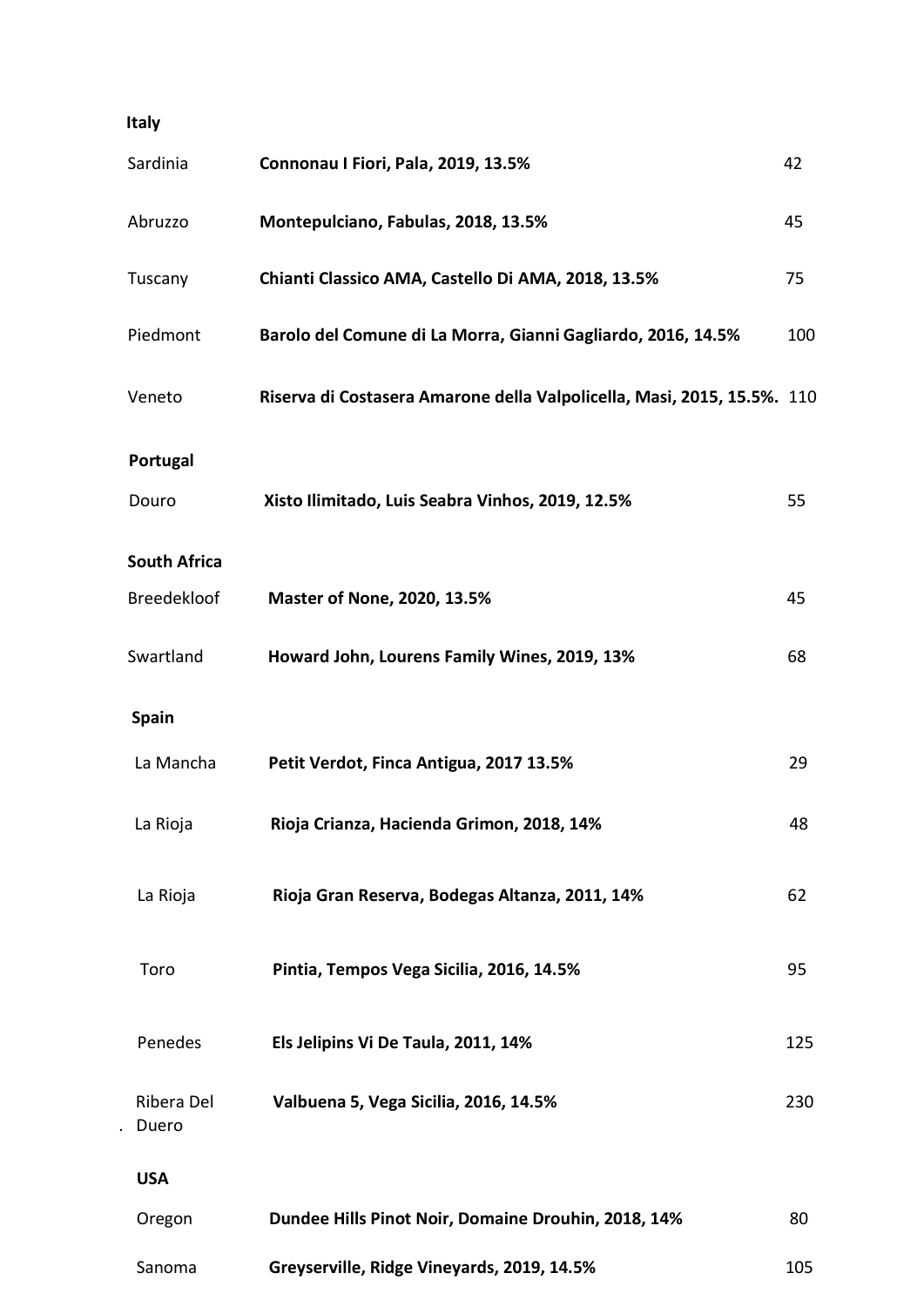## **Dessert Wine**

 **Spain**

| Aleella         | Gaffaro, Celler De Les Aus, 2018 (Ice Wine), 37.5cl, 13%                     | 60 |
|-----------------|------------------------------------------------------------------------------|----|
| <b>France</b>   |                                                                              |    |
| Rhone           | Muscat de Beaume de Venise, Chateau Pesquie 2017, 50cl, 15%                  | 44 |
| Rivesaltes      | RivesaltesAmbre hors d'Age, NV, 50cl, 15%                                    | 48 |
| <b>Banyuls</b>  | Banyuls Rimage, Domaine de Valcros, 2019, 50cl, 16.5%                        | 49 |
| <b>Bordeaux</b> | Chateau Filhot, Sauternes, 2010 37.5cl, 13.5%                                | 58 |
| <b>Austria</b>  |                                                                              |    |
| Burgenland      | Auslese, Kracher, 2017, 37.5cl, 12%                                          | 50 |
| Burgenland      | Chardonnay/welschriesling Beerenauslese, Josef Umathum, 2017,<br>37.5cl, 10% | 54 |
| <b>Greece</b>   |                                                                              |    |
| Nemea           | Agiorgitiko, Estate papaioannou Ecumenicos, 75cl, 16%                        | 90 |
| <b>Hungary</b>  |                                                                              |    |
| Tokaj-Hegyalja  | Tokaji, Dorgo Edes Szamorodini, 2017, 50cl, 12.5%                            | 60 |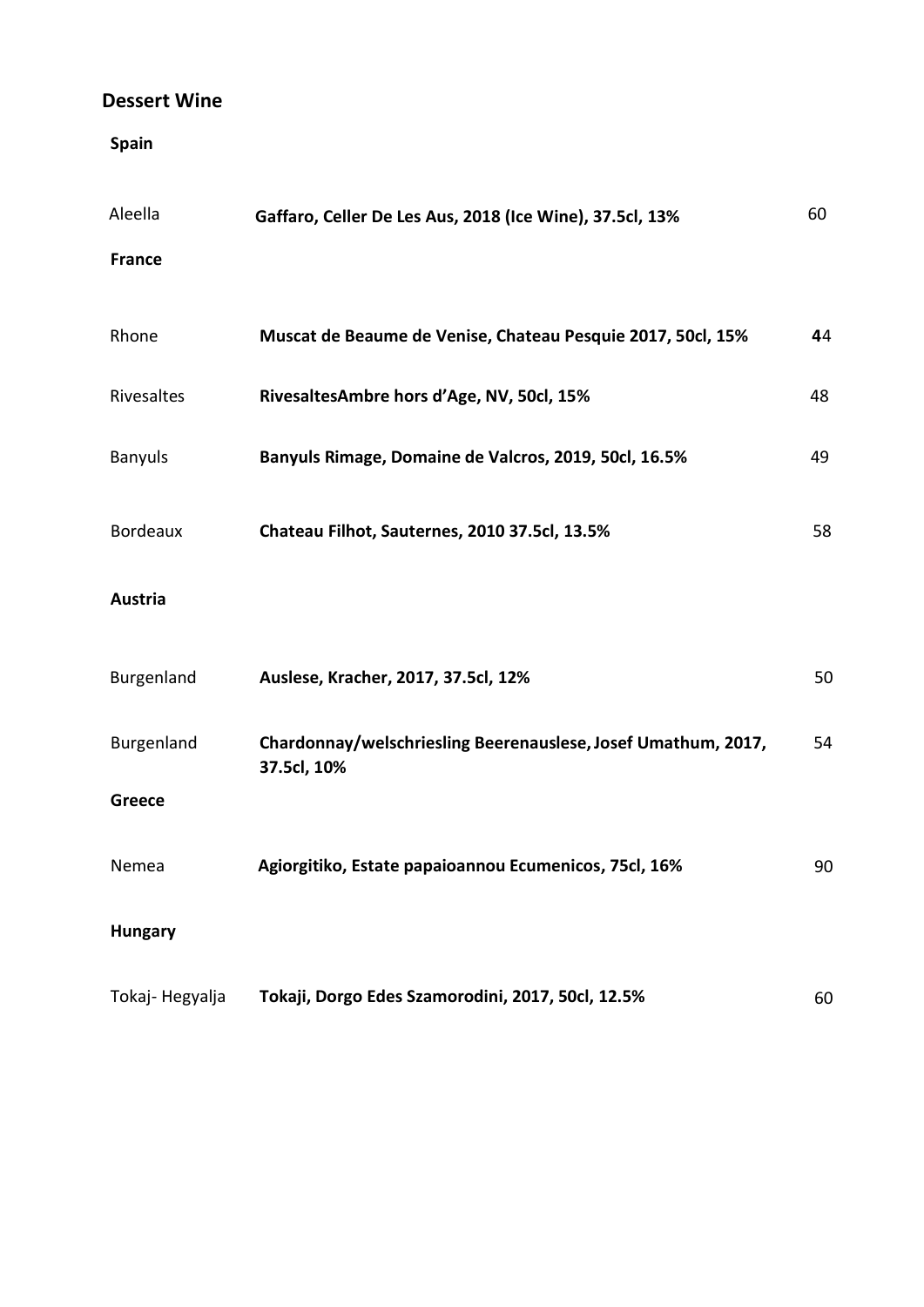#### **Port**

#### **Ramos Pinto**

Founded in 1880 by brothers Adriano and Antonio, this Port house has always had a pioneering spirit. In the early 20th century it became noted for its innovative and enterprising commercial strategies including the

distinctive art nouveau advertising campaign. Ramos Pinto is run today by the heirs of these two energetic vintners: Jorge Rosas, Export Director and João Nicolau de Almeida, the enologist who was responsible for officially identifying the five key grape varieties (out of over 70 originally grown) that are best suited to wine production in the Douro region. His findings have been adopted by the authorities for all new plantings. In addition he introduced and developed vertical vine planting techniques in the region and has advanced Port and wine vinification by building two of the most modern wineries in the whole Douro region (at Quinta do Bom Retiro and Quinta dos Bons Ares).

All situated in the areas of the Cima-Corgo and the Douro Superior, the four quintas or estates that make up Ramos Pinto's holdings are: Quinta do Bom Retiro: in Pinhão, planted exclusively with red varieties. Quinta da Urtiga: adjacent to Bom Retiro. Quinta da Ervamoira: in the far upper Douro, by the Côa river near the Spanish border. Here the grapes grow in dry semi-desert conditions. Quinta dos Bons Ares: a cooler site with some of the highest vineyrds in the Douro. Both red and white varieties ripen here with great natural acidity and fresh flavours. The awardwinning ten- and twenty year-old Tawnies are produced at Quinta da Ervamoira and Bom Retiro respectively.

|                                                | <b>Bottle</b> | 50 <sub>ml</sub> | 100ml |
|------------------------------------------------|---------------|------------------|-------|
| Reserva Collector, 19.5%                       | £50.00        | 5.75             | 9.00  |
| Late Bottled Vintage 2015, 19.5%               | £60.00        | 7.00             | 11.00 |
| 10 years Old Tawny Quinta de Ervmoira, 20%     | £80.00        | 8.00             | 14.00 |
| 20 years Old Tawny Quinta do Bom Retiro, 20.5% | £120.00       | 14.00            | 22.00 |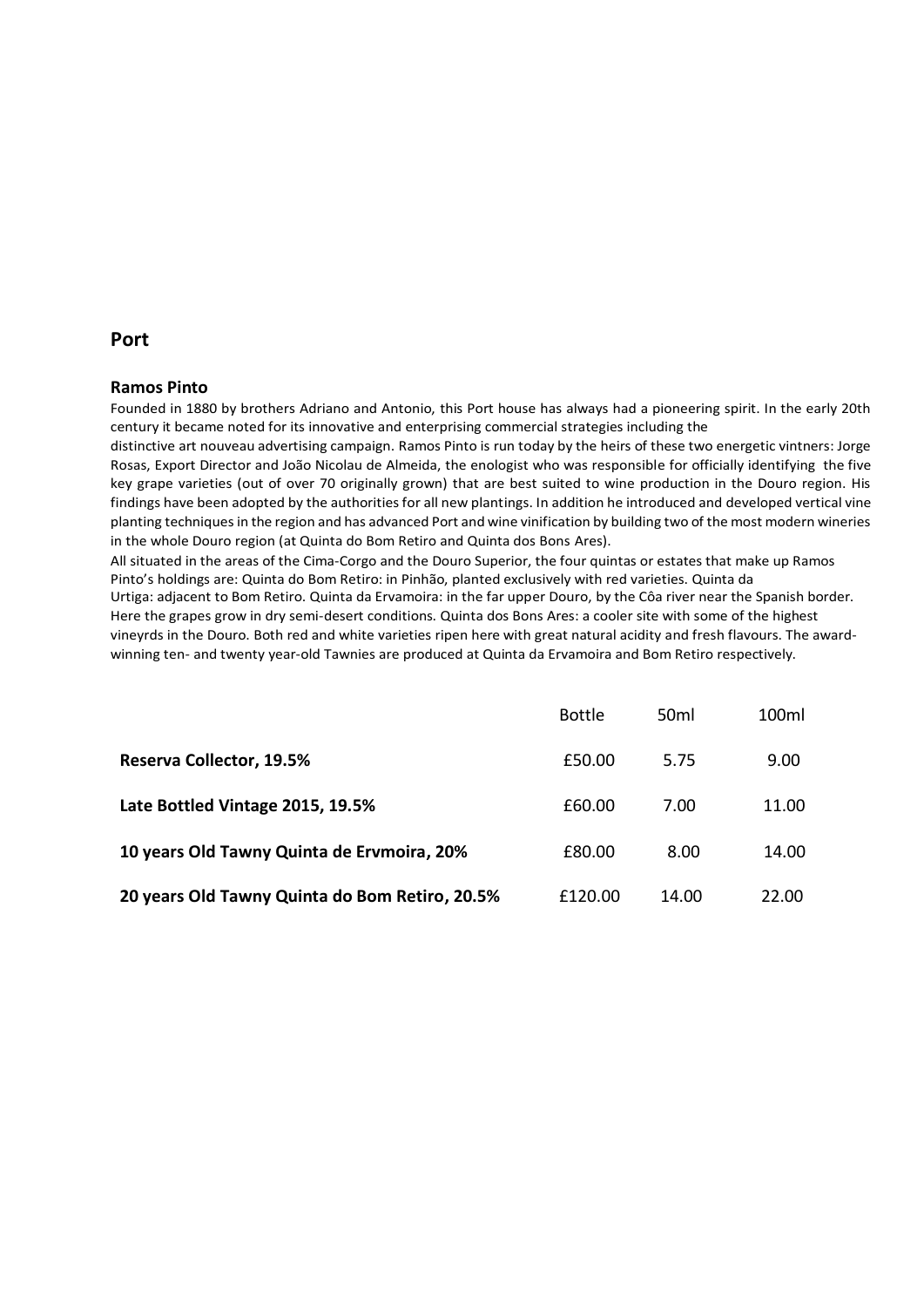## **Lager**

| <b>Helles Lager, Hawkshead brewery</b><br>A crisp refreshing premium beer                                                                   | 4.3% | 330ml 4.50 |
|---------------------------------------------------------------------------------------------------------------------------------------------|------|------------|
| <b>Helles Alc free, Hawkshead brewery</b><br>A traditional German lager with the alcohol gently removed                                     | 0.5% | 330ml 4    |
| <b>Ales</b>                                                                                                                                 |      |            |
| Sir Edgar Harrington's Last Wolf Unsworth's yard brewery<br>Deep red, mellow but definitely bitter with blackcurrant and raisin flavours.   | 4.5% | 500ml 6.95 |
| Haystacks, Hesket Newmarket<br>A light zesty beer with a clean bitterness                                                                   | 3.7% | 500ml 6.25 |
| Route 590 IPA<br>This beer is not about balance it's all about hops. Dry and crisp with aromas of orange, lemon,<br>passionfruit and papaya | 5.6% | 330ml 6.25 |
| Flookburgh Cockler, Unsworth's yard brewery<br>Delicious flavours of roasted grains and mocha dominate this stout porter                    | 5.5% | 330ml 6.00 |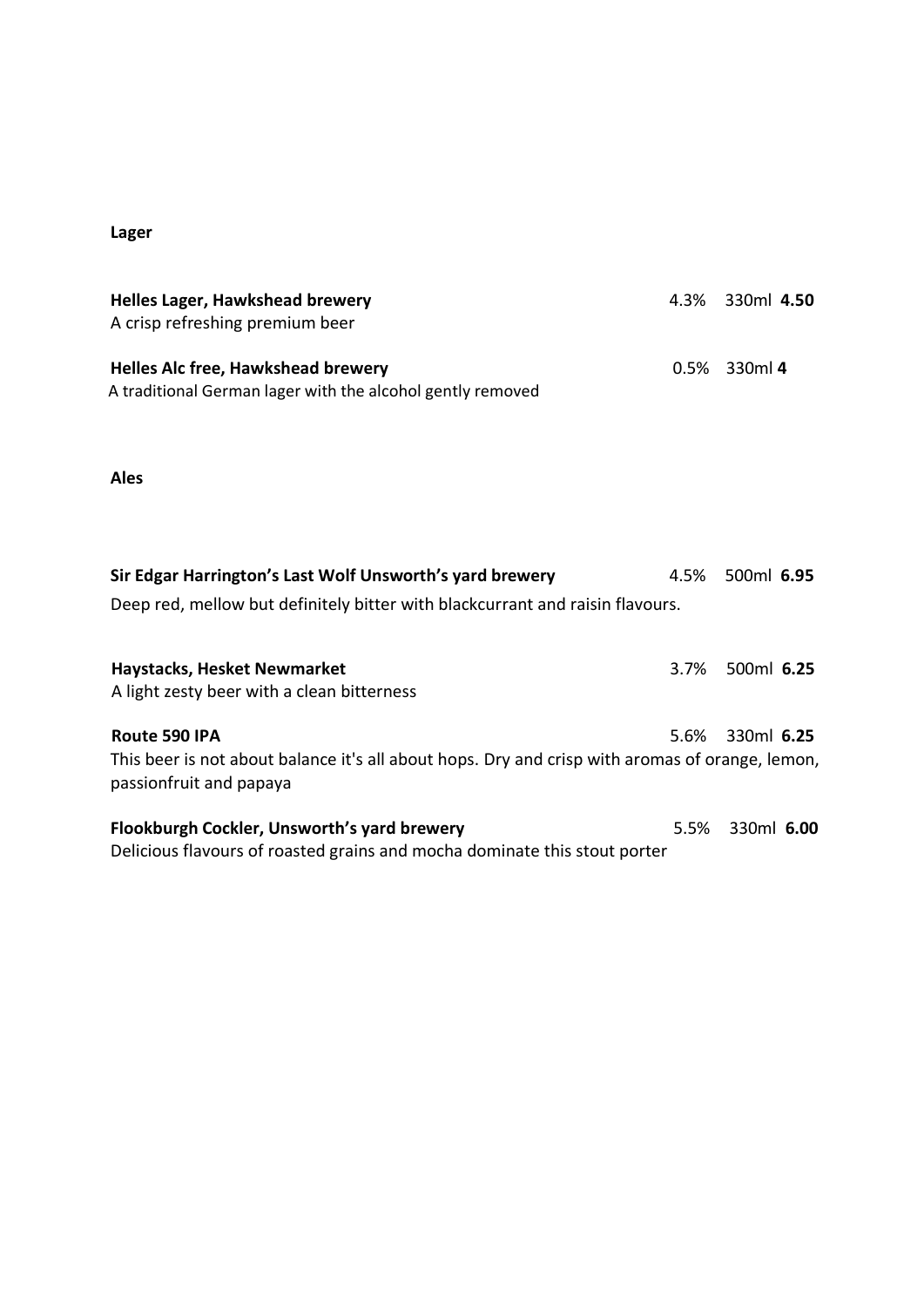# **Drinks List**

#### **Cognac/Armagnac**

| Courvoisier VS         | 4.95 |
|------------------------|------|
| Bas-Armagnac XO        | 7.95 |
| Tesseron Cognac lot 76 | 14   |

#### **Scottish Whisky**

| Jura10               | 4.95 |
|----------------------|------|
| Glenmorangie 10      | 5.95 |
| Talisker Skye        | 6.25 |
| <b>Famous Grouse</b> | 3.95 |

#### **English Whisky**

| The One Whisky, Lakes Distillery | 4.90 |
|----------------------------------|------|
| The Lakes Single Malt reserve 4  | 8    |

#### **American Whiskey**

| Jack Daniels        | 4.25 |
|---------------------|------|
| <b>Cumbrian Gin</b> |      |
| <b>Bedrock Gin</b>  | 4.50 |
| Langtons            | 4.50 |
| .                   |      |

| Lakes gin                   | 4.90 |
|-----------------------------|------|
| Shed 1 Cuckold's Revenge    | 5.2S |
| Shed 1 Giggle in the Ginnel | 5.50 |

#### **Cumbrian Vodka**

Lakes Vodka 1.90

#### **Rum**

| Jefferson's rum | 4.90 |
|-----------------|------|
|-----------------|------|

## **Other**

| Gran Marnier   | 4.50 |
|----------------|------|
| <b>Baileys</b> | 4.50 |
| Amaretto       | 4.75 |
| Drambuie       | 4.20 |

**SOFT DRINKS**

- Coke 2.95
- Diet coke 2.95
- Fentimans Ginger Beer 4.25
- Fevertree tonic 2.95
- Fevertree slim line tonic 2.95
- Fevertree lemonade 2.95
- Fevertree soda water **2.95**
- Fevertree ginger ale 2.95
- Orange juice 3.50 Apple Juice 3.50
- Zingi Bear ginger switchel 5.50
- **still/sparkling water** 4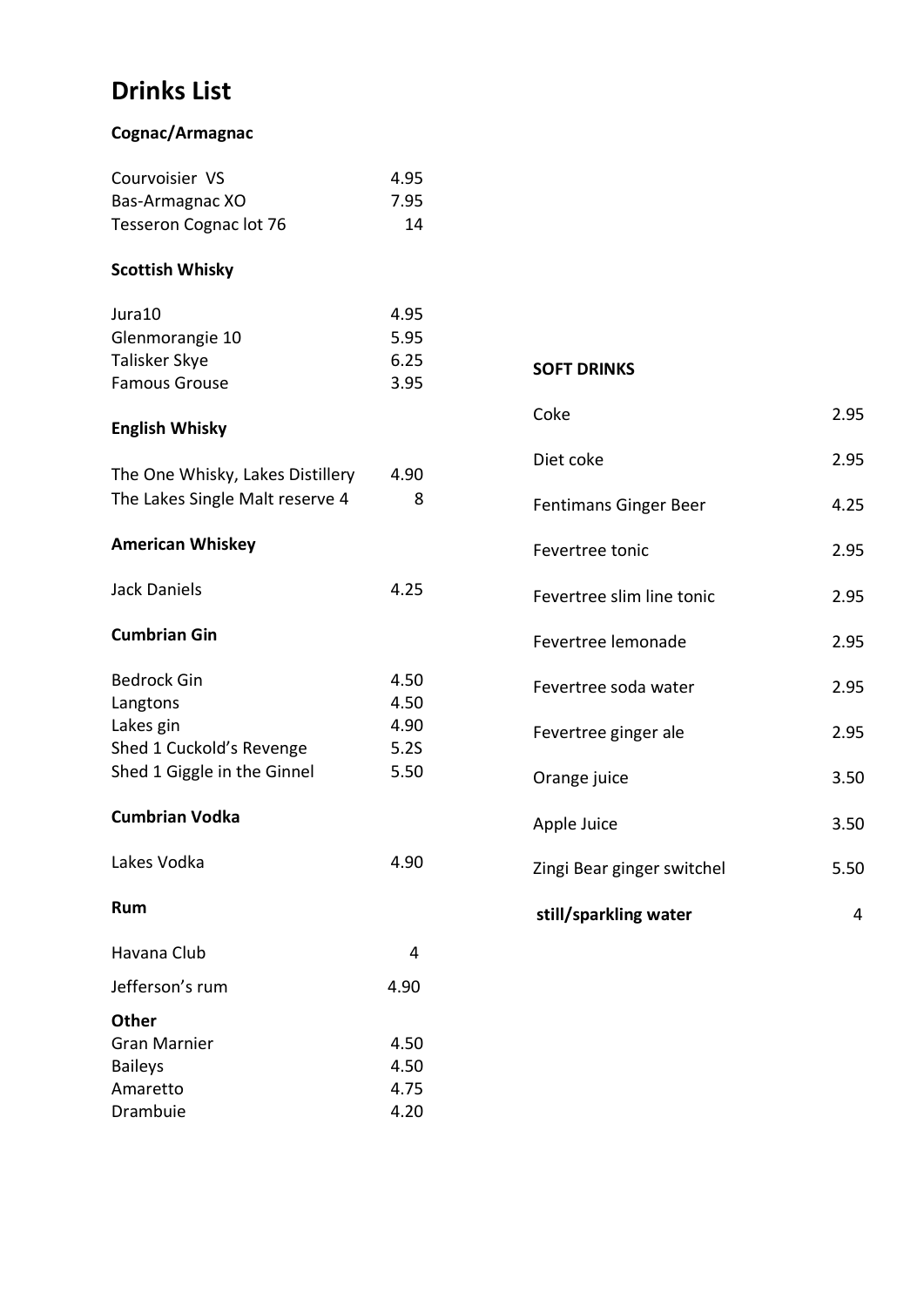**Coffee and petit fours**



## **'Difference Coffee' represents a collection of the very highest graded coffees, rare and limited reserve beans, sourced from the world's most prestigious coffee estates. Only 100% Arabica Speciality coffee, the highest grade of bean, is roasted by Difference Coffee, guaranteeing the best expression of the land.**

| <b>Brazil, Espresso Collection Daterra</b>                                               | £5 Extra shot |  |  |
|------------------------------------------------------------------------------------------|---------------|--|--|
| £2.5 Guatemala Finca la Pastoria Swiss Water Process Decaf                               | £6            |  |  |
| Kona Coffee Festival Cupping Competition Crown Champion– Hawaiian Queen Coffee           |               |  |  |
|                                                                                          | £9            |  |  |
| $\sim \cdot$ $\cdot$<br>$\mathbf{H}$ , it is in the set of the set of $\mathbf{H}$<br>∽. |               |  |  |

|  |  |  |  |  |  |  |  | Panama Geisha – Hacienda La Esmeralda Special Auction Grand Reserve León 2 £16 |  |  |
|--|--|--|--|--|--|--|--|--------------------------------------------------------------------------------|--|--|
|--|--|--|--|--|--|--|--|--------------------------------------------------------------------------------|--|--|

| Cognac                                                                                      |                              | <b>American Whiskey</b>                                                             |                                      |
|---------------------------------------------------------------------------------------------|------------------------------|-------------------------------------------------------------------------------------|--------------------------------------|
| Courvoisier VS<br>Maxime Trijol                                                             | 4.95<br>7.95                 | Jack Daniels                                                                        | 4.25                                 |
| Armagnac                                                                                    | 8.00                         | Rum                                                                                 |                                      |
| <b>Scottish Whisky</b>                                                                      |                              | Havana Club 3Anos                                                                   | 4.50                                 |
| Jura10<br>Glenmorangie 10<br>Talisker Skye<br><b>Famous Grouse</b><br><b>English Whisky</b> | 4.95<br>5.95<br>6.25<br>3.95 | <b>Other</b><br>Gran Marnier<br><b>Baileys</b><br>Amaretto<br>Drambuie<br>Tia Maria | 4.50<br>4.50<br>4.75<br>4.20<br>3.95 |
| The One Whisky, Lakes Distillery<br>The Lakes Single Malt reserve 2                         | 4.90<br>8.00                 |                                                                                     |                                      |